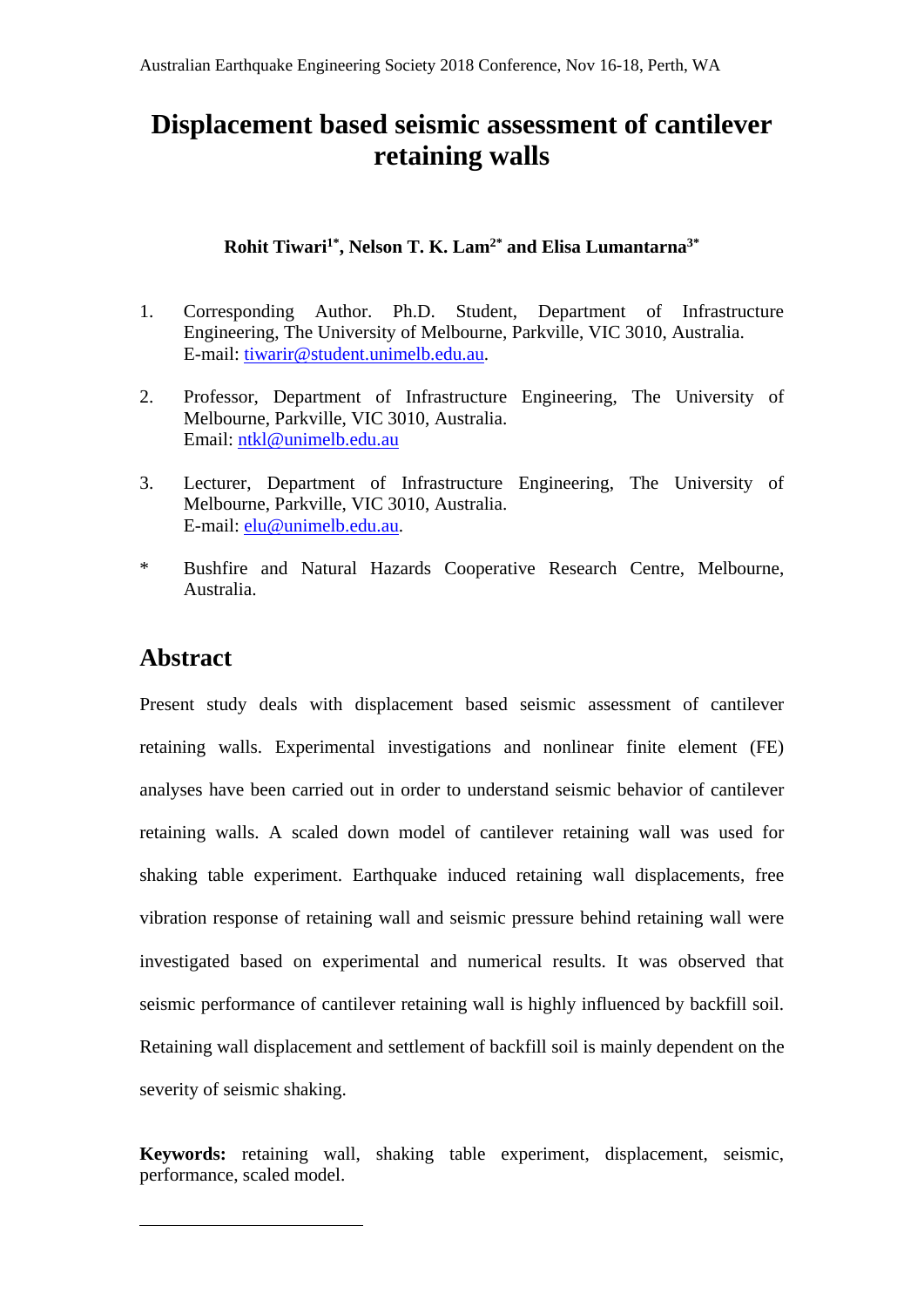Australian Earthquake Engineering Society 2018 Conference, Nov 16-18, Perth, WA

## **Introduction**

Earth retaining structures plays a key role in modern infrastructure system, i.e. retaining walls, sheet pile walls, basement walls and bridge abutments. Realistic and accurate assessment of earthquake induced structural actions is a prime concern for safe and effective design of earth retaining structures. The present study deals with displacement based seismic assessment of earth retaining structures. Pluck tests have been performed on scaled down models, for understanding the effect of seismic actions on earth retaining structures. Shaking table facility at The University of Melbourne has been used for pluck tests. Frequency domain analyses have also been performed for understanding free vibration response of scaled down model. The capability of finite element (FE) software Abaqus was also examined for replication of experimental results. Pressure distribution behind the fixed end wall was also studied. A nonlinear pressure distribution was observed behind the retaining wall, small duration of peak pressure was also observed. Detachment of wall from backfill soil and excessive settlement of backfill soil was observed in all cases.

### **Literature review**

Seismic response of earth retaining structures have been studied by many researchers. Newmark (1965) studied seismic behavior of dams and embankments and established a relationship to estimate the earthquake induced slip in dams and embankments. Richard and Elms (1979) studied seismic displacement of gravity retaining walls and proposed a design procedure for retaining walls. Whitmen and liao (1985) modified the work of Newmark (1965) and Richard and Elms (1979) and developed design charts for estimation of earthquake induced retaining wall displacement. The studies carried by Newmark (1965), Richard and Elms (1979) and Whitmen and liao (1985) assumed a rigid backfill behind the retaining walls, which is a major limitation of their work. Earthquake loading generates inertial forces in earth retaining structures and backfill soil. Due to these inertial forces an additional thrust starts acting behind the earth retaining structure, which is known as dynamic earth pressure (Seed and Whitman 1970, Siddharthan et al. 1994). The design manuals recommend to use the Mononobe-Okabe (MO) method proposed by Mononobe and Matsuo (1929) to predict seismic pressure behind retaining walls (AASTHO guide specifications for LFRD seismic bridge design 2011, Eurocode 8. 2008, AS 5100.2. 2017). However, the validity of MO method has been challenged by many researchers (Sherif and Fang 1984; Psarropoulos et al. 2005; Yazdani et al. 2013). Experimental investigations have been performed on full scale and scaled down models for understanding the effects of earthquake actions (mainly dynamics pressure) on retaining walls (Sherif and Fang 1984, Simonelli et al. 2000, Latha and Krishna 2006, Oldecop and Zabala 1996, Mikola and Sitar 2013). However, these studies did not include the role of backfill soil on displacement behavior of retaining walls and time dependent pressure behind the retaining walls. Therefore, a schematic experimental and numerical study is required in order to understand the effect of seismic actions on earth retaining structures.

## **Research methodology**

The present study deals with experimental and numerical investigations of seismic response of fixed end retaining walls. A series of pluck tests have been carried out on scaled model for understanding the displacement demand of retaining wall and pressure distribution behind retaining wall. Frequency domain analyses have also been performed on experimental results to understand the free vibration response of retaining wall, and to estimate the natural period of retaining wall. The capability of FE software Abaqus was also verified for replication of experimental results. Nonlinear time history FE analyses have been carried out in dynamic explicit module of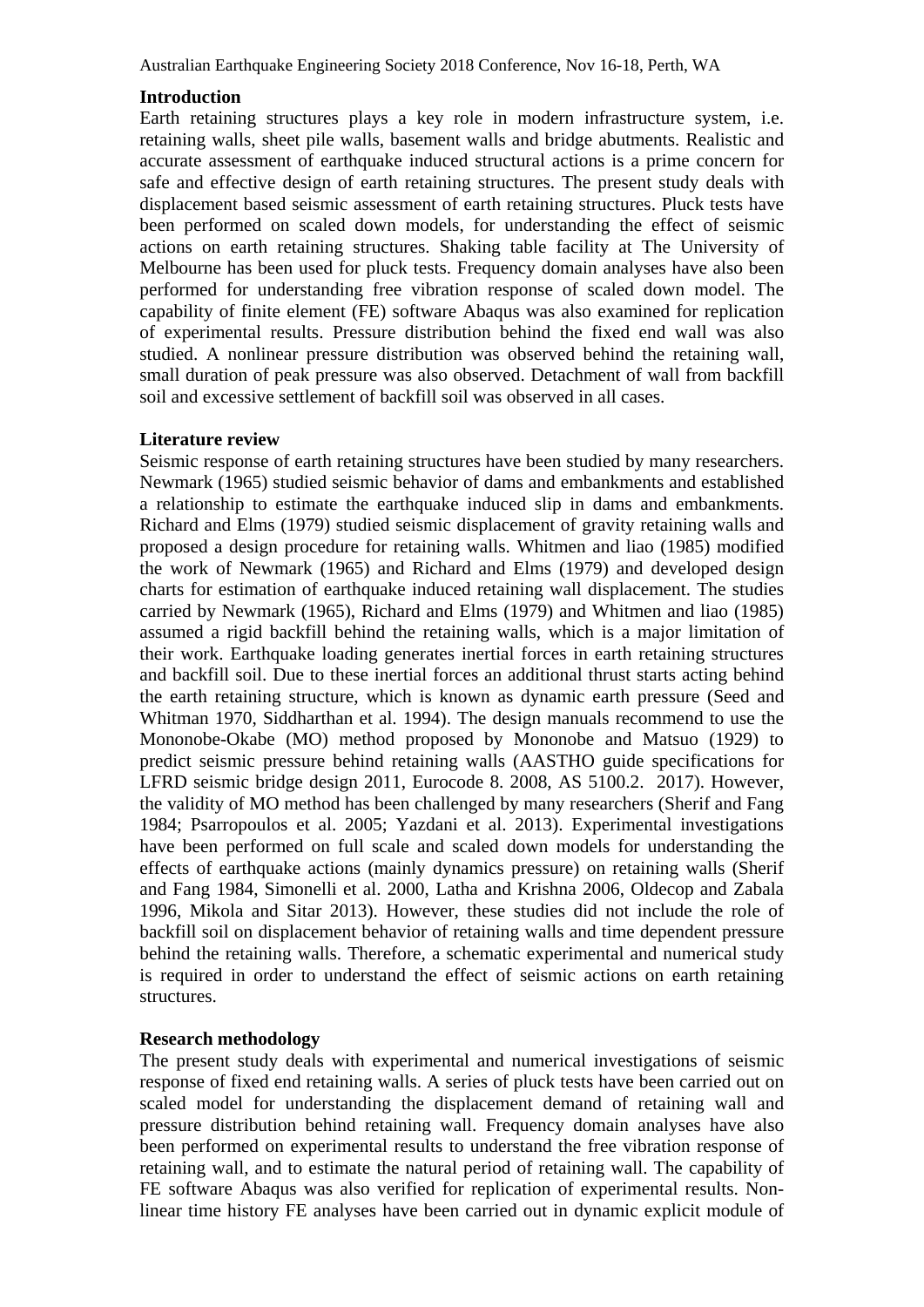Australian Earthquake Engineering Society 2018 Conference, Nov 16-18, Perth, WA

Abaqus, which is very popular for large deformation numerical analysis (Abaqus/Explicit User's Manual, version 6.13. 2013).

## **Shaking table experiment on scale down retaining wall model**

## **Experiment set up and scaled model construction**

Shaking table experiments have been performed on scale down retaining wall models; to understand the seismic displacement and distribution of seismic pressure on earth retaining structures. All experiments have been performed on a 10 scale down model. Aluminum retaining wall has been chosen for shaking table experiments. Figure 1 shows the details of scaled model. Scaled height and thickness of Aluminum wall is 0.4 m and 4 mm respectively, which represents a 4 m high and 40 mm thick prototype retaining wall. Width of scaled wall is 0.4 m. Base of scaled retaining wall is fixed with the help of steel angle sections. Selection of retaining wall material (aluminum) and boundary condition (fixed base) is made for achieving a deflection pattern of retaining wall and backfill soil induced pressure effects on wall deformation. The total length of scaled model is 1.7 m, which is decided based on observations with lesser length models for minimizing the pulse reflection. A rectangular wooden frame is used for retention of backfill soil. High density foam of 20 mm thickness is applied at the end of wooden frame for minimizing wave reflection. Sand paper is applied on wall at wall and backfill interface, and base of frame for generation of friction between wall and backfill soil.



Figure 1 Details of scaled down retaining wall model.



Figure 2 Experimental setup at The University of Melbourne.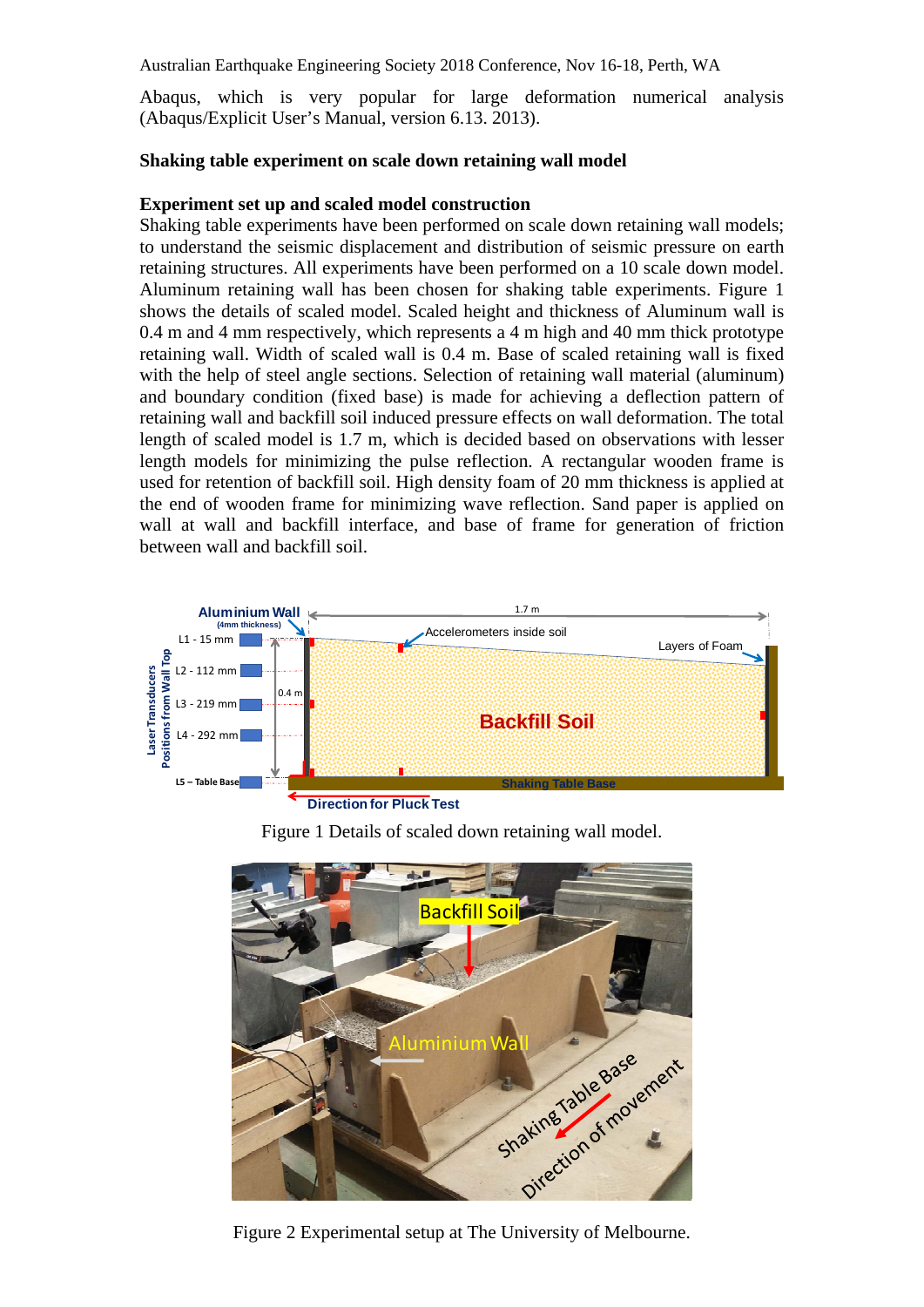#### **Backfill construction and geotechnical testing of soil**

Crushed rock with a maximum particle size of 7 mm has been chosen as backfill soil material. In order to obtain engineering properties of backfill soil, different geotechnical experiments have been carried out at geotechnical engineering laboratory, The University of Melbourne. Consolidated-Drained (CD) triaxial tests have been performed to investigate the constitutive behavior of backfill soil (D7181- 11. 2011). Based on the results of CD tests, angle of internal friction of crushed rock is  $44^{\circ}$ . The target density 1700 kg/m<sup>3</sup> was decided for backfill soil construction and CD tests. Backfill is constructed in layers using dry pluviation method, the layer thickness is kept 100 mm; in order to control the density. Backfill soil is pluviated from a fixed height of 250 mm for equal distribution of backfill soil (Vogelsang et al. 2013). The constrained modulus of backfill soil is investigated based on its load deformation response against different confinements. One dimensional compression test has been performed for finding load deformation response of backfill soil at different confinements, based on experimental results the constrained modulus of crushed rock is 2.06 MPa for 6.6 kPa confinement. Similar values of constrained modulus has been reported by Kim and Santamarina (2008). Figure 2 shows the scaled down retaining model and backfill soil; placed on shaking table at The University of Melbourne.

#### **Pluck test and instrumentation details**

A series of pluck tests with varying amplitude has been carried out on scaled down retaining wall model. Shaking table facility has been used for generation of pluck test pulses at the base of scaled down model. Figure 3 shows the pluses used for pluck tests and movement direction of shaking table. Laser transducers and accelerometers have been used for capturing deformation and accelerations of scaled down retaining wall, figure 1 and 2 shows the positions of laser transducers and accelerometers. High speed camera has also been used for capturing the movement of retaining wall and backfill soil in slow motion.



#### **Free vibration response of retaining wall (frequency domain analysis)**

Free vibration response of wall soil system has been studied with the help of pluck tests. Frequency domain analyses have been performed on post pulse; displacement and acceleration data obtained from laser transducers and accelerometers respectively. Based on frequency domain analyses of pluck test, the natural frequency of retaining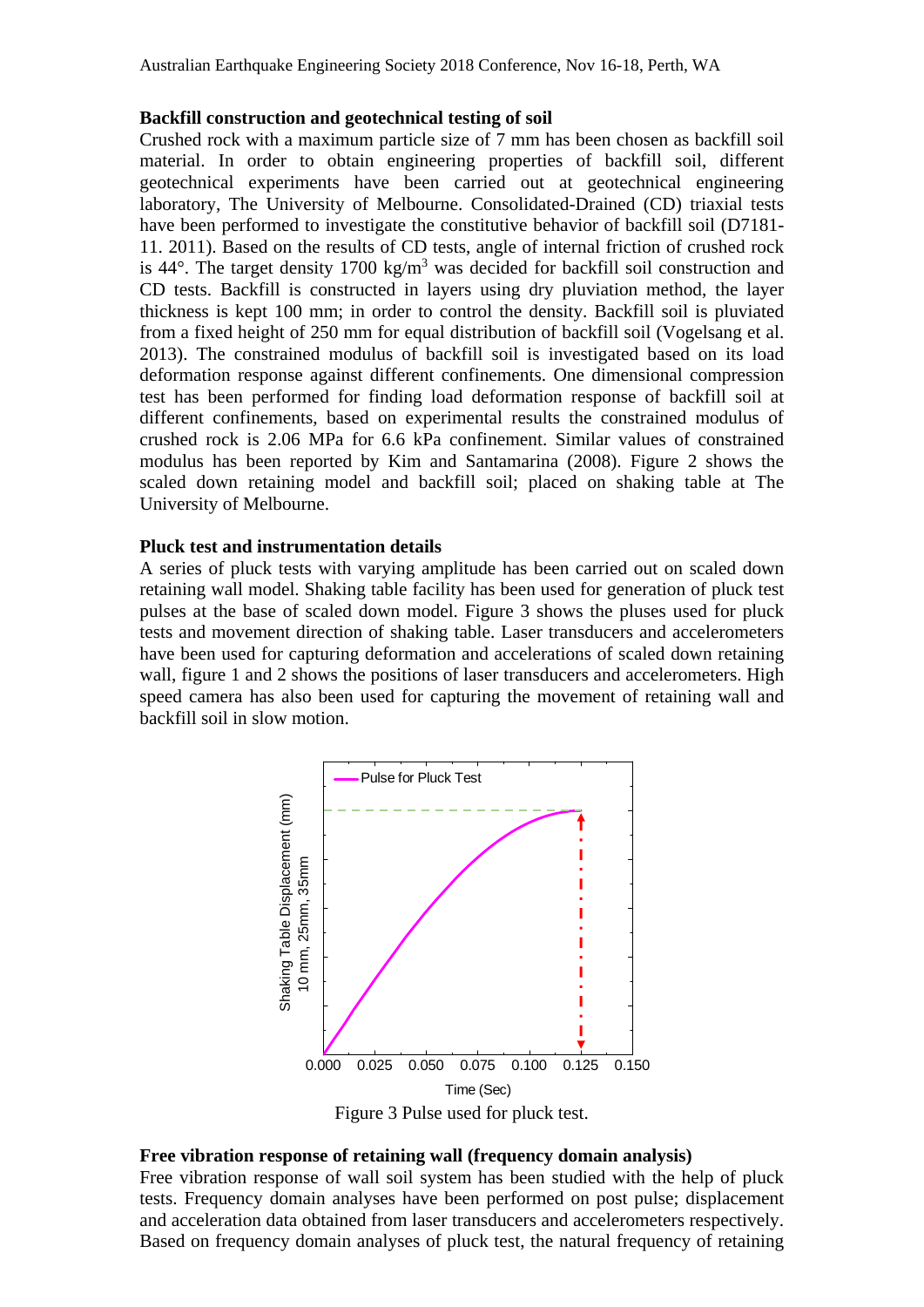Australian Earthquake Engineering Society 2018 Conference, Nov 16-18, Perth, WA

wall is 18 Hz (first mode). It should be noted here that analytical natural frequency of backfill soil column of 0.4 m height is 15 Hz (first mode). This gives an additional weightage to the accuracy of experimental results.

#### **Non-linear finite element modelling of shaking table experiment**

Two dimensional (2-D) non-linear plain strain FE analyses of pluck tests have been carried out in FE software Abaqus. The capability of FE software has been verified in order to achieve an accurate and reliable numerical solution. Figure (4) shows the FE mesh and cartesian co-ordinate system of FE model. Plastic properties have been assigned to aluminum wall and backfill soil using von-Mises and Drucker-Prager plasticity models respectively. The elastic modulus of aluminum wall and steel (base and angle) is considered as 70 and 200 Gpa. The interface between retaining wall & backfill soil, base & backfill soil, and foam (back side) & backfill soil has been modeled with frictional contact in tangential direction and hard contact in normal direction. The coefficient of friction has been chosen as 0.56 for wall & backfill soil, 0.2 for foam & backfill soil. The friction coefficient between the backfill soil and model base is highly depending on the amplitude and frequency of applied loading (Hashemnia and Pourandi 2018), therefore calibrations has been performed for finding the friction coefficient between the base and backfill soil. The non-linear FE analyses in Abaqus have been carried out in dynamic explicit scheme, which is highly suitable for large deformation problems (Abaqus/Explicit User's Manual, version 6.13. 2013). Fixity has been modelled between wall base & steel angle, model base & steel angle, foam & back side wall, and foam & base. The base of FE model is free to displace in horizontal ("*x*") direction and restrained in vertical ("*y*") direction. Initial equilibrium was also stabilized in soil by adding geostatic stresses in the soil domain. The FE model is meshed with 4 node bilinear two-dimensional elements with reduced integration and hourglass control technique (CPE4R).



Figure 4 FE model of retaining wall in Abaqus.

## **Validation of FE model with shaking table experiment**

Figure 5 shows comparison of maximum displacement (along the wall height) between experiment results and Abaqus for 10mm, 25mm and 35mm amplitude pluck tests. A good agreement was observed between experiment and Abaqus results. Figure 5 also shows the comparison of relative displacement (along the wall height) between experiment results and Abaqus for 10mm, 25mm and 35mm amplitude pluck tests, a good agreement was observed between Abaqus and experimental results. It should be noted here that experiment has been performed with crushed rock type backfill soil, which has a high discrete nature. However, the present FE investigation is performed with continuum element modelling for simplicity and less computational cost. Therefore, authors recommend FE software calibration with experimental data for every soil structure interaction problem. Natural period of retaining wall observed from shaking table experiment is also matched with FE investigations. Therefore, it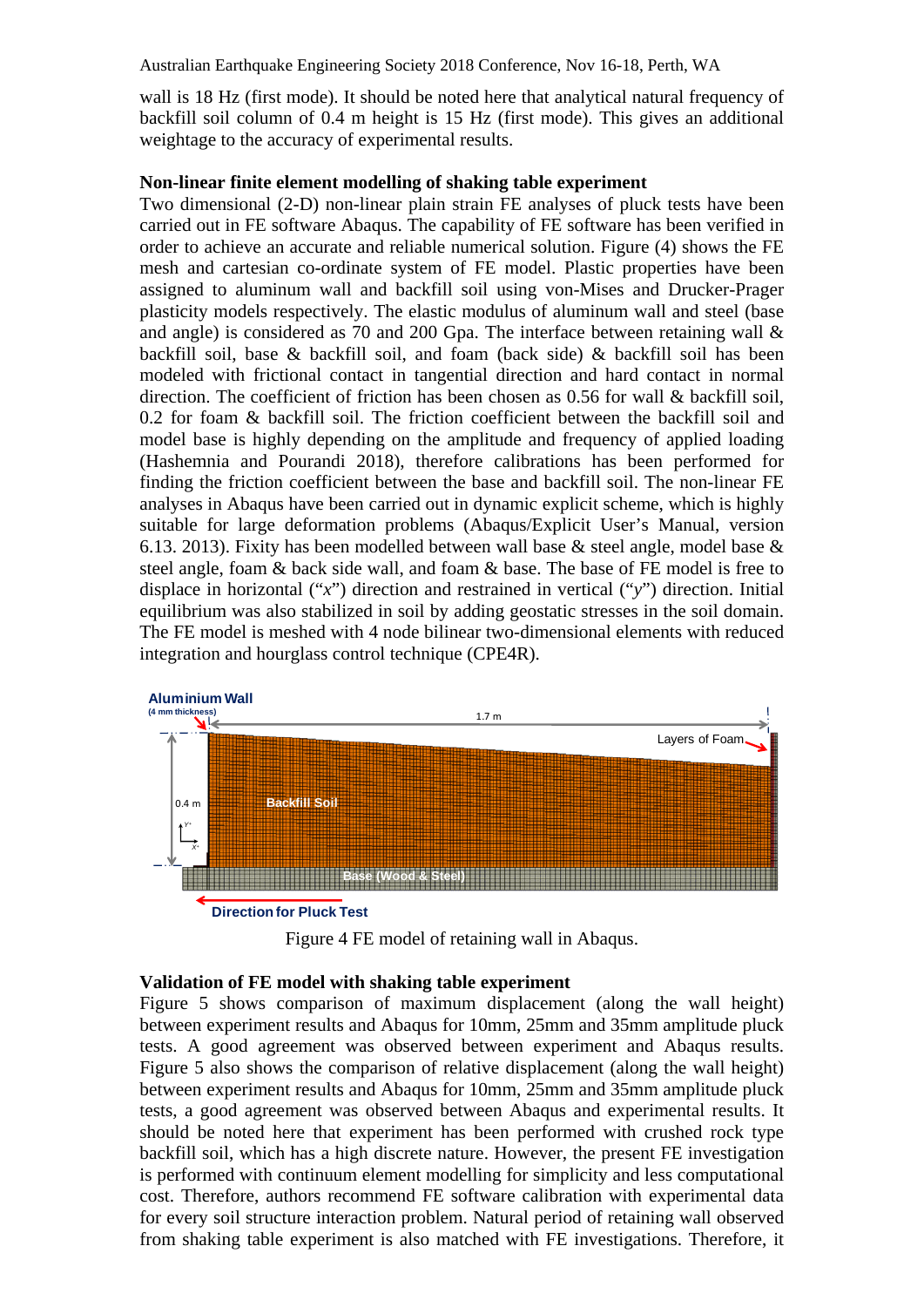can be concluded that Abaqus is able to replicate the realistic nonlinear seismic response of shaking table experiment.



(c) "*x"* direction displacement along the wall height (bottom to top) for different pluck tests.

Figure 5 Comparison of absolute and relative displacements, captured during shaking table experiment and computed using FE simulations.

#### **Discussions on displacement behavior of retaining wall**

#### **Displacement of retaining wall and wall soil separation**

Figure 5 shows the peak retaining wall displacements along the wall height for three different pluck tests (10, 25 and 35mm amplitude). The higher displacement at wall top has been observed in all cases. During the experiments and FE simulations separation of wall from backfill soil has been observed in all cases, it was observed that backfill soil is subjected to higher inertial forces due to which it is not moving immediately with retaining wall which creates a separation between retaining wall and backfill soil due to this the dynamic pressure reduced during the initial phase of loading (wall backfill separation phase). It should be noted here that current practices do not includes the wall backfill separation phase, in seismic design of retaining wall, which leads to an uneconomical design of retaining wall as higher dynamic earth pressure is considered into the design.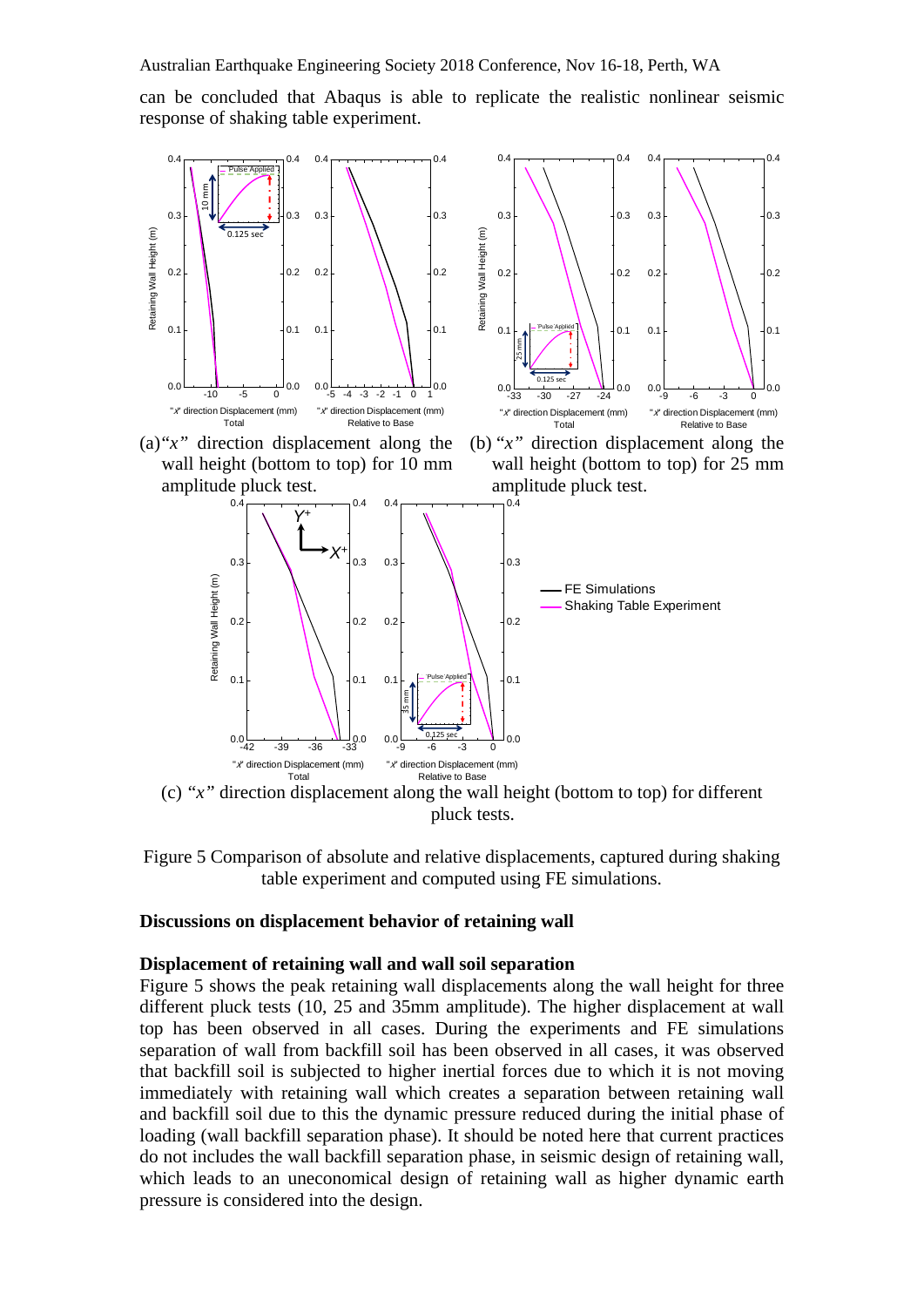Figure 6 shows horizontal acceleration response spectrum (5% damping considered) for free vibration period (post pulse duration), observed during shaking table experiment. Increment in horizontal acceleration has been observed with increasing wall height, which is responsible for higher displacement at retaining wall top. The horizontal acceleration also raised with increasing pluck test amplitude.



Figure 6 Horizontal spectral acceleration for 25mm and 35 mm amplitude pluck test.

### **Discussion on dynamic pressure**

Figure 7 shows dynamic pressure distribution along the wall height based on FE simulations of pluck tests for 10 mm and 35 mm amplitude. Non-linear dynamic pressure distribution has been observed along the wall height. Amplitude of dynamic pressure raised with increasing pluck test amplitude. Dynamic pressure behind the retaining wall is also calculated using MO equation with a reduced peak acceleration coefficient (50% and 65%) as suggested by AASTHO guide specifications for LFRD seismic bridge design (2011). It is clear from figure 7 that dynamic pressure based on non-linear FE simulations is high compared to dynamic pressure calculated using MO equation. Moreover, MO equation gives a linear pressure distribution along the wall height. It should be notated here that similar nonlinear distribution of dynamic earth pressure has been observed by Sherif and Fang (1984). Therefore, the validity of MO equation is doubtful for predicting the seismic pressure demand of retaining walls. Moreover, the duration of peak pressure is very small, therefore using the same seismic pressure distribution into the design calculations leads to an uneconomical seismic design of earth retaining structures.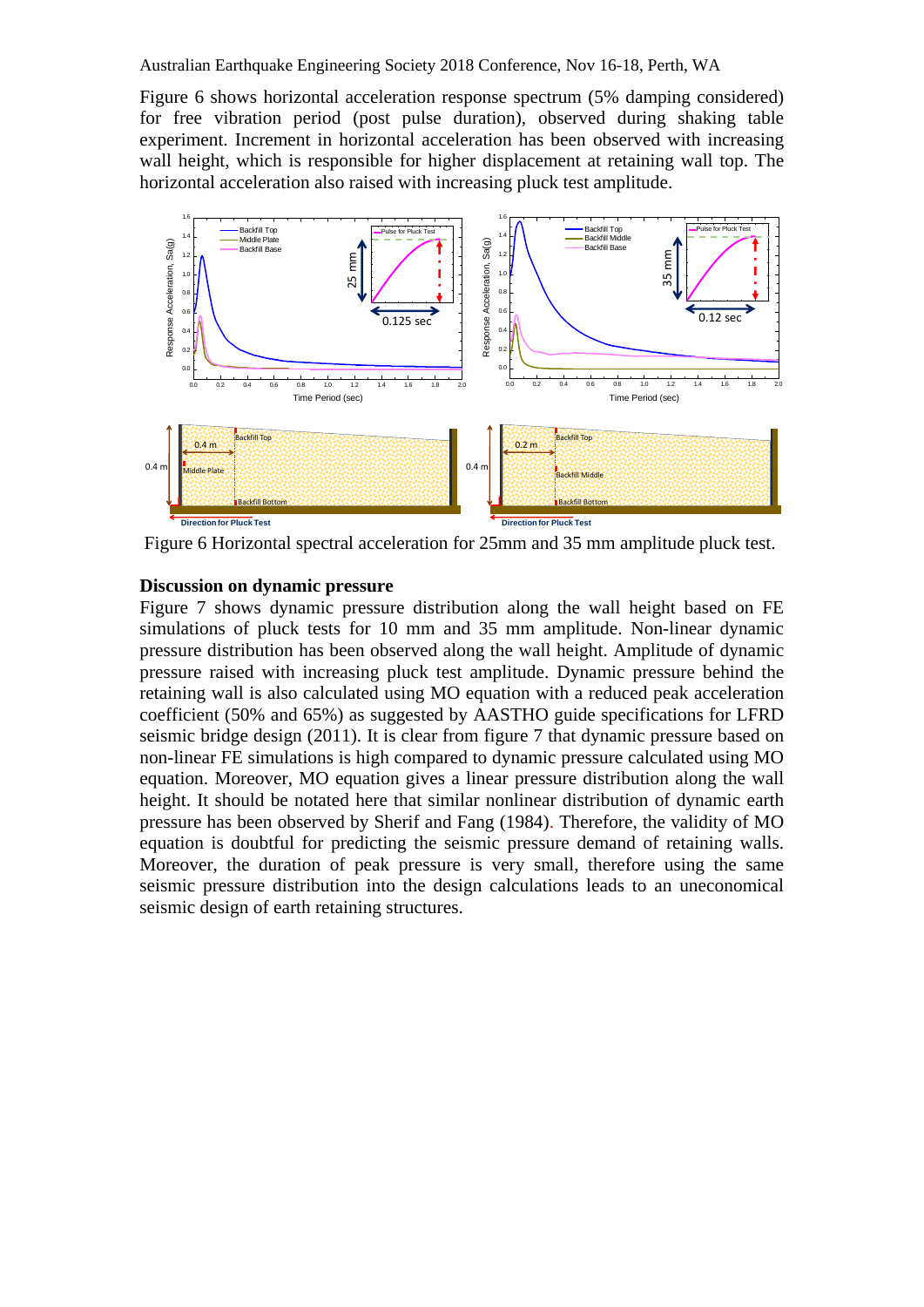

## **Conclusions**

Experimental and FE investigations have been performed in order to understand the seismic behavior of earth retaining structures. Shaking table experiments has been performed on scaled down fixed end cantilever retaining wall model. Free vibration response of retaining wall-backfill soil system has been studied based on experimental results. FE simulations have also been performed for ensuring the capability of FE software for replication of experimental results. Following conclusions have been made based on present study:

- Wall soil separation has been observed during all pluck tests. The wall soil separation should be considered into the seismic design of retaining wall.
- Displacement demand of retaining wall depends on the amount of ground shaking and inertia of backfill soil.
- The horizontal thrust raised toward the top of backfill soil, which is responsible for higher displacement of retaining wall at top and settlement of backfill soil. Nonlinear dynamic pressure distribution along the retaining wall height has been observed.
- The FE software can simulate the seismic behavior of earth retaining structures. However, calibration of FE software should be performed against experimental data.

#### **References**

AASTHO guide specifications for LFRD seismic bridge design (2011), American Association of State Highway and Transportation Officials, Washington, USA. Abaqus/Explicit User's Manual, version 6.13 (2013) Dassault Systèmes Simulia Corporation, Providence, Rhode Island, USA.

AS 5100.2 (2017) Australian standard, Bridge design, Part 2: Design loads.